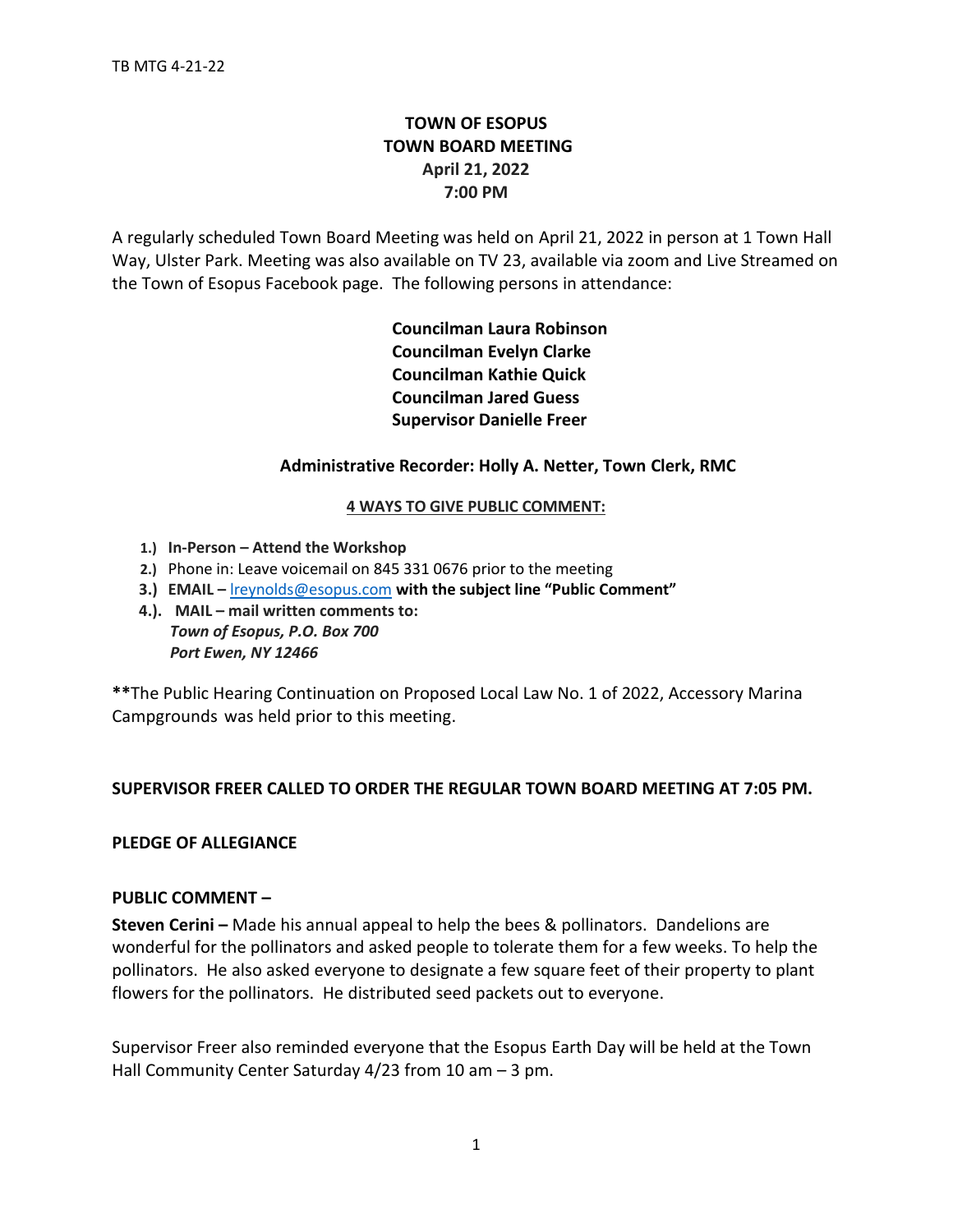# **A MOTION WAS MADE BY SUPERVISOR FREER TO CLOSE PUBLIC COMMENT. THE MOTION WAS SECONDED BY COUNCILMAN LAURA ROBINSON. ALL MEMBERS WERE IN FAVOR: MOTION CARRIED.**

# **Resolution to Establish Standard Workday Schedules**

## **for New York State and Local Retirement**

**BE IT RESOLVED**, that the Town of Esopus/30561 hereby established the following standard work days for these titles and will report the officials to the New York State and Local Retirement based on their record of activities:

Elected Officials

| <b>Name</b>         | Title               | Term                | Standard<br>Work Day | Pay Frequency |
|---------------------|---------------------|---------------------|----------------------|---------------|
| Danielle Freer      | Supervisor          | $1/1/22 - 12/31/23$ |                      | Weekly        |
| Kyle Barnett        | Justice             | 1/1/20-12/31/23     | 6                    | Monthly       |
| Jared Guess         | <b>Town Council</b> | $1/1/22 - 12/31/23$ | 6                    | Monthly       |
| <b>Holly Netter</b> | <b>Town Clerk</b>   | $1/1/22 - 12/31/25$ |                      | Weekly        |

#### Appointed Officials

| Name          | Title       | ērm             | Standard<br><b>Work Dav</b> | Pay Frequency |
|---------------|-------------|-----------------|-----------------------------|---------------|
| Jill Shufeldt | Dog Control | 1/1/22-12/31/22 | 6                           | Weekly        |

# **Resolution offered by: Councilman Kathie Quick Seconded by: Councilman Laura Robinson**

| <b>COUNCILMAN LAURA ROBINSON</b> | <b>AYF</b> |
|----------------------------------|------------|
| <b>COUNCILMAN EVELYN CLARKE</b>  | <b>AYF</b> |
| <b>COUNCILMAN KATHIE QUICK</b>   | <b>AYE</b> |
| <b>COUNCILMAN JARED GEUSS</b>    | <b>AYF</b> |
| <b>SUPERVISOR DANIELLE FREER</b> | <b>AYF</b> |

## **Resolution duly adopted.**

## **Discussion regarding ARPA planning**

Board members are asked to give Supervisor Freer their ARPA fund wish lists as soon as possible. There is a lot to do in the parks and they would like to get them started.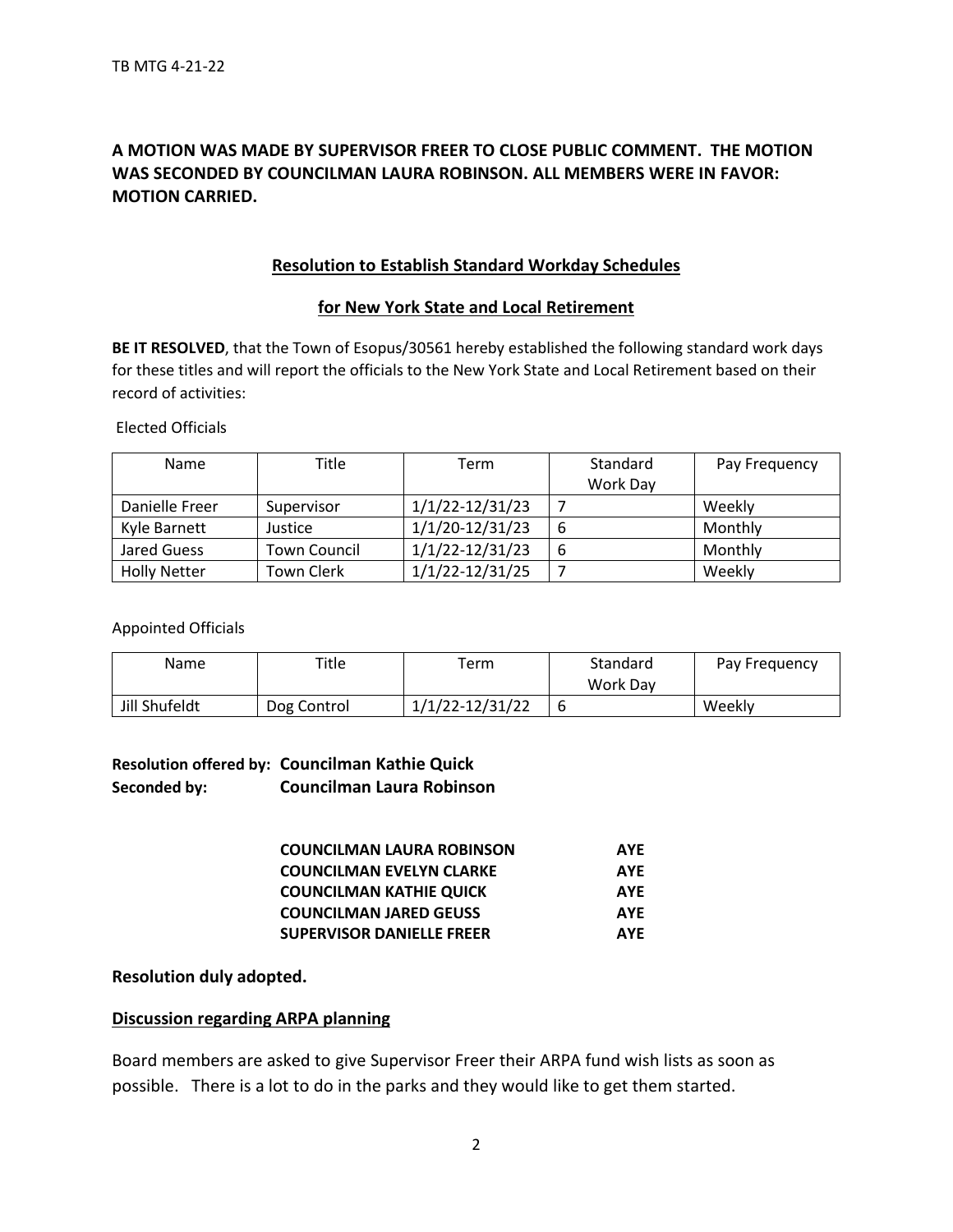Councilman Laura Robinson Reviewed a few items she'd like to see:

New Basketball Hoops at all the parks- 3 quotes were obtained.

Have Lori Reynolds order the movie screen that was discussed in the previous meeting.

Blacktop and resurface the Basketball and tennis areas at Ross Park: half tennis/ half pickleball.

Bathrooms at Ross need to be redone before June/ New bathrooms needed at Freer Park.

There is an eagle scout that would like to fund raise and build a Gaga Pit at Ross Park. He will raise the funds - \$1200 - \$1300 is the expected cost.

# **A MOTION WAS MADE BY COUNCILMAN ROBINSON TO ALLOW BENJAMIN NOSENCHUK OF TROOP 26 TO BUILD A GAGA PIT AT ROSS PARK. THE MOTION WAS SECONDED BY COUNCILMAN JARED GEUSS. ALL MEMBERS WERE IN FAVOR. MOTION CARRIED.**

Councilman Guess - There will be a Water Dept meeting next Wednesday they will be talking about the Infrastructure Upgrade. Water Superintendent Nick Butler is also looking at ordering a new truck which was budgeted for this year. A cybersecurity update was made on their insurance policy with Quilty, Dwyer and Larkin.

Transfer Station - checking into composting and they are figuring out what kind of role the UCRA will play. The Environmental Board would also like to have a place for people to compost.

Councilman Kathie Quick – The Esopus Seniors will be attending a female country singer tribute on June 14<sup>th</sup> in Holy Oak Massachusetts.

A defensive driving class will be given for Seniors on May  $16<sup>th</sup>$ . The class is almost filled and a waiting list is being compiled to see if they can schedule a second class.

Supervisor Freer gave a list of events that are going on in Esopus. She encouraged all Board Members to review it to make sure we have everything listed so it can be promoted.

# **BUDGET ADJUSTMENTS - none**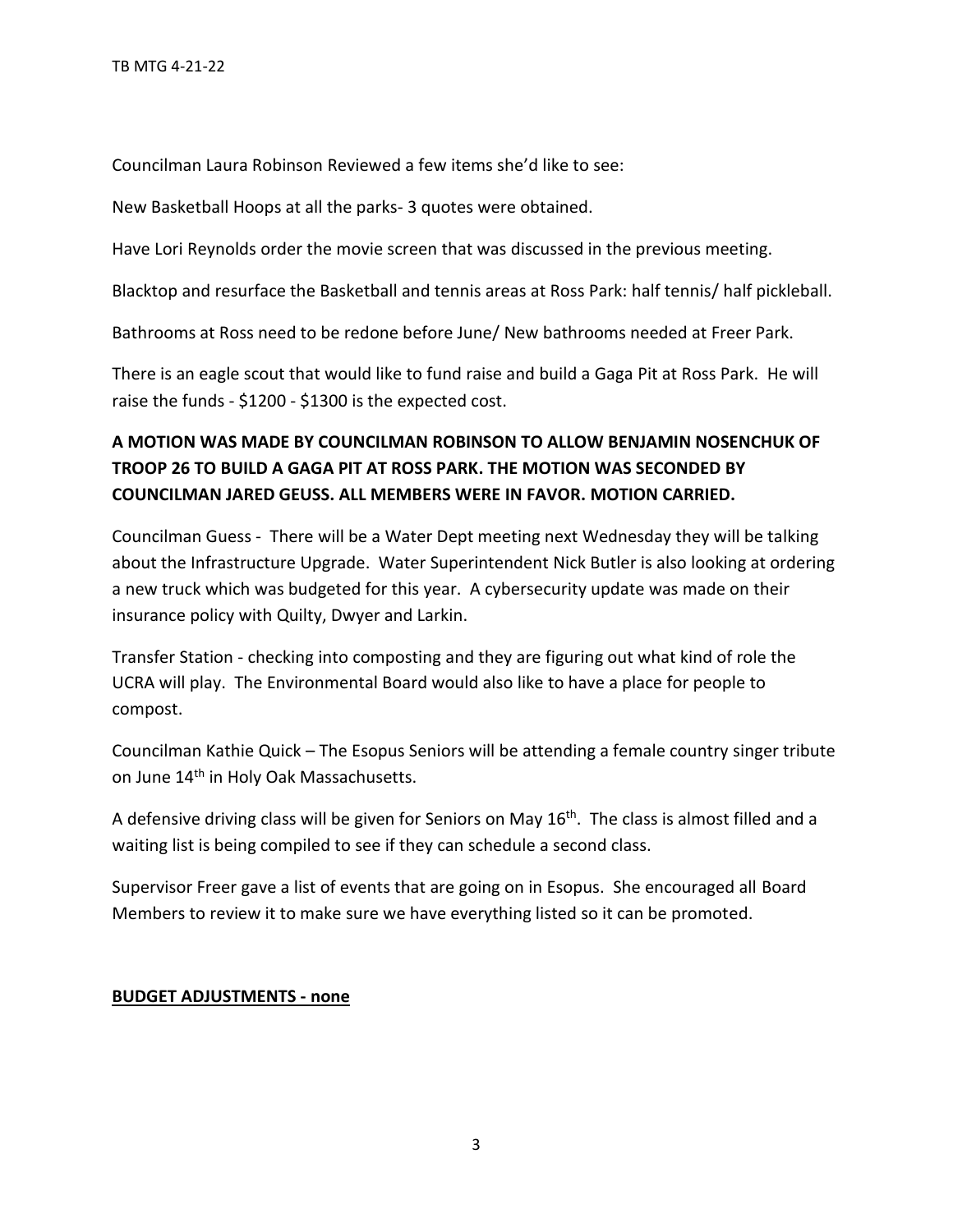# **RESOLUTION AUTHORIZING PAYMENT OF BILLS APRIL 2022**

**BE IT RESOLVED,** by the Town Board of the Town of Esopus, County of Ulster as follows:

**WHEREAS** the Town of Esopus has been presented with vouchers for payment and these vouchers have been examined and approved by the Town Board,

**THEREFORE, BE IT RESOLVED,** that the following vouchers be approved for payment**:** 

| <b>GENERAL FUND</b>         | 221128 - 221185 | \$54,913.39  |
|-----------------------------|-----------------|--------------|
| <b>HIGHWAY FUND</b>         | 222070 - 222104 | \$101,194.29 |
| <b>STREETLIGHTS</b>         |                 |              |
| <b>PORT EWEN SEWER FUND</b> | 223024 - 223036 | \$6,536.14   |
| <b>PORT EWEN WATER</b>      | 224094 - 224125 | \$49,209.33  |
| <b>Capital Water</b>        |                 |              |
| <b>ARPA</b>                 | 227000 - 227001 | 16,708.70    |
|                             |                 | \$228,561.85 |

## **Offered by: COUNCILMAN JARED GEUSS**

**Seconded by: COUNCILMAN KATHIE QUICK**

| <b>COUNCILMAN LAURA ROBINSON</b> | <b>AYF</b> |
|----------------------------------|------------|
| <b>COUNCILMAN EVELYN CLARKE</b>  | <b>AYF</b> |
| <b>COUNCILMAN KATHIE QUICK</b>   | <b>AYF</b> |
| <b>COUNCILMAN JARED GEUSS</b>    | <b>AYF</b> |
| <b>SUPERVISOR DANIELLE FREER</b> | <b>AYF</b> |

**Resolution duly adopted.** 

## **EXECUTIVE SESSION**

**SUPERVISOR DANIELLE FREER MADE A MOTION AT 7:30 PM TO ENTER INTO EXECUTIVE SESSION FOR THE PURPOSE OF INTERVIEWING CANDIDATES FOR VACANCIES ON THE**